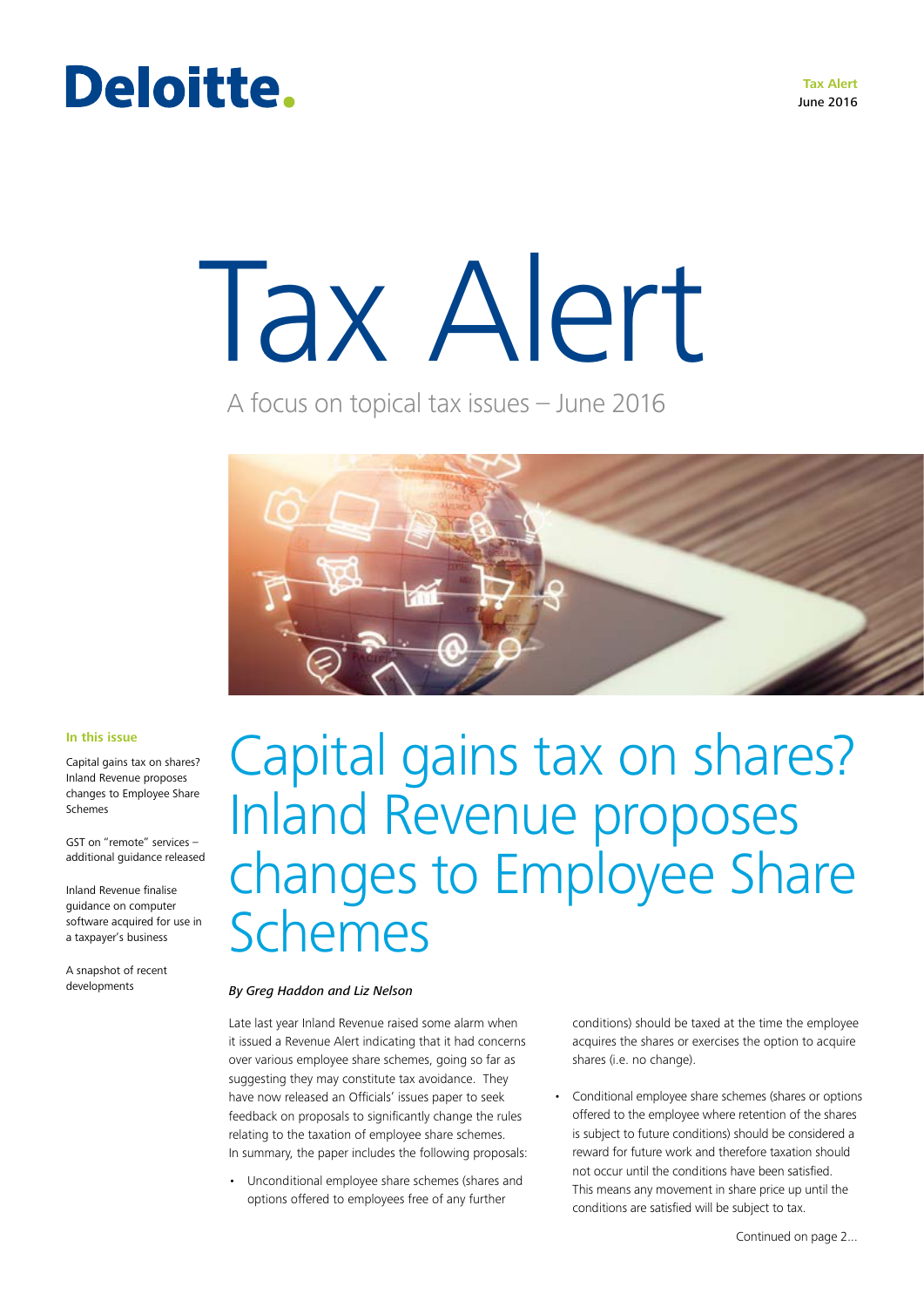

Greg Haddon Partner +64 (9) 303 0911 ghaddon@deloitte.co.nz



Liz Nelson Associate Director +64 (9) 303 0841 lnelson@deloitte.co.nz

• Option-like arrangements (being arrangements where shares are acquired at market value and then held on trust for a period before they vest with the employee, including interest-free non-recourse loans and mechanisms to return the shares if conditions are not met) should be similar to conditional employee share schemes, and taxed at the point that the conditions have been satisfied. This is in direct contrast to a product ruling issued by Inland Revenue last year on a commonly used form of share scheme.

- Employers should be allowed a deduction for a deemed cost of the shares provided under an employee share scheme at the same point as the income is taxed in the hands of the employee based on the amount that is taxable for the employee.
- The concessionary regime for widely offered share schemes should either be repealed or modernised (with a preference for the former) on the basis that the rules are antiquated and unfair.
- The paper also considers whether a concession should be offered to start-up companies that would potentially defer taxation of employee share schemes until the shares are sold or listed (based on the value at that time).

The premise of the paper is that a benefit under an employee share scheme should be subject to tax in the same manner as an employment benefit paid in cash. As a cash bonus is not taxable until the cash is received, shares should be taxable when they are granted unconditionally. In the Officials' opinion, options should be taxable on exercise. Where there is the potential for forfeiture, Officials view the arrangement as more akin to an option, so such arrangements should be taxed like an option.

In our view, what the paper fails to recognise is that the value of the benefit received by the employee (as employment income) is the value of the instrument granted, whether it is a share or an option. Any change in the value of the instrument should be considered a capital gain or loss. Neither the employee nor the employer has control over the value of the instrument, as this is a function of capital markets, and the value of a share at vesting is not interchangeable with cash remuneration.

Australia and the U.S. recognise the capital gain element. We understand that Australia will only tax the employee share scheme as employment income where there is a discount on the option or share offered. Where there is no discount, there is no employment income to tax, and any future movement in the value of the share or option is only subject to capital gains tax. Similarly, in the U.S. employees can elect to be taxed upfront on option-like arrangements, and where there is no discount there should be no tax.

The paper uses the difficulty of valuing options as a reason not to tax them upfront and seeks to rationalise this position on the basis that the after-tax outcomes for the employee are equivalent regardless of whether tax is imposed at issue or exercise. However there is no such valuation difficulty in Australia and in our view the after-tax equivalence examples are over simplified. The Australian Taxation Office (ATO) publishes specific tables that give a safe harbour for the valuation of an option. The taxpayer can either use these tables or seek their own valuation. In addition, a share scheme such as the arrangement that was the subject of last year's product ruling is respected as an upfront acquisition of shares in Australia. This leaves New Zealand employees at a significant disadvantage relative to their Australian counterparts and creates complexity within Australasian businesses that offer employee share schemes in both countries.

Officials are also considering offering a "concession" to start-up companies, enabling employees to defer taxation until the shares are sold or listed. Employee share schemes are a popular tool in start-up companies due to the shortage of cash to attract talent and the culture that it creates when employees have skin in the game. This proposal would tax any upward movement in the value of shares until they are ultimately sold or listed in an open market. Again, in our view this is taxing what should be a capital gain on the movement in share price. An argument might exist for imposing a time value of money cost, however taxing the capital gain is neither appropriate nor is it a concession.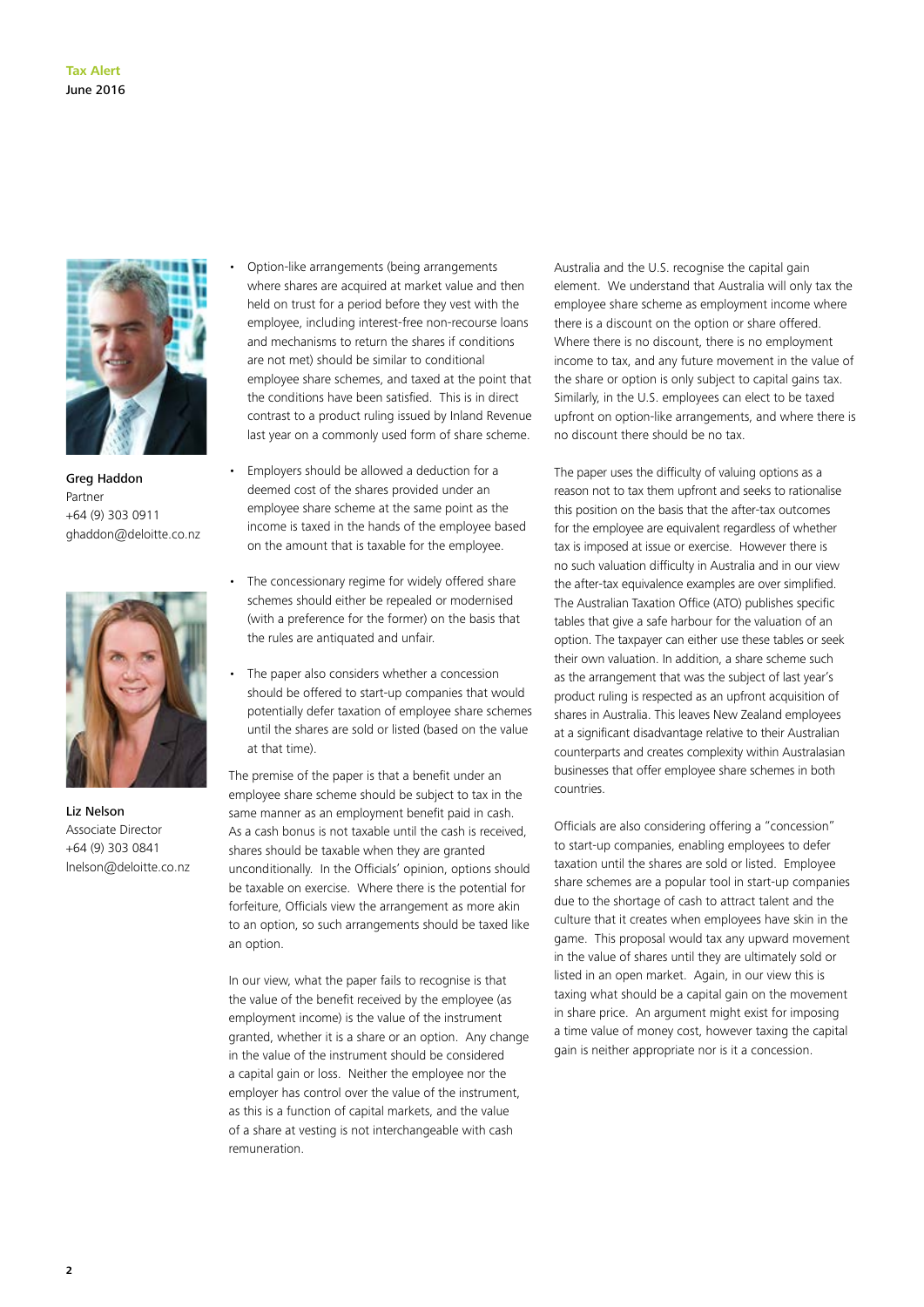

Turning to Australia again, there are specific rules for valuing options for start-up companies. Any gain on the shares once they are sold should only be subject to capital gains tax, and potentially gets the benefit of a 50% discount on capital gains tax.

The consideration of start-up companies also fails to look at the wider taxation issues they face, for example, shareholder continuity and tax losses. The benefit of a tax deduction for employee share scheme benefits will be severely limited if a start-up company cannot make use of the tax losses it has available, and is likely to forfeit those tax losses in the event of a significant shareholding change or share listing.

In summary, we are concerned that the proposals will result in the over taxation of employees in New Zealand, in exchange for what should only be a small increase in revenue for the Government (assuming companies are ultimately able to utilise their deduction). Effectively, the revenue generated by the proposals should be limited to the tax rate differential between companies and employees (as employers will be able to take a deduction for the employee share scheme benefits); however the cost must be borne by employees. This does little to align the interests of businesses and employees.

In our view the proposals will materially impact the ability of companies to use employee share schemes to attract and retain talent

In our view the proposals will materially impact the ability of companies to use employee share schemes to attract and retain talent. It is likely to be difficult to construct a scheme that delivers the commercial benefits that a number of the existing schemes provide in a form that is manageable from both a company and employee perspective. This cannot be good for New Zealand.

The closing date for submissions is 22 June 2016. If you would like to make a submission, please contact your usual Deloitte tax advisor.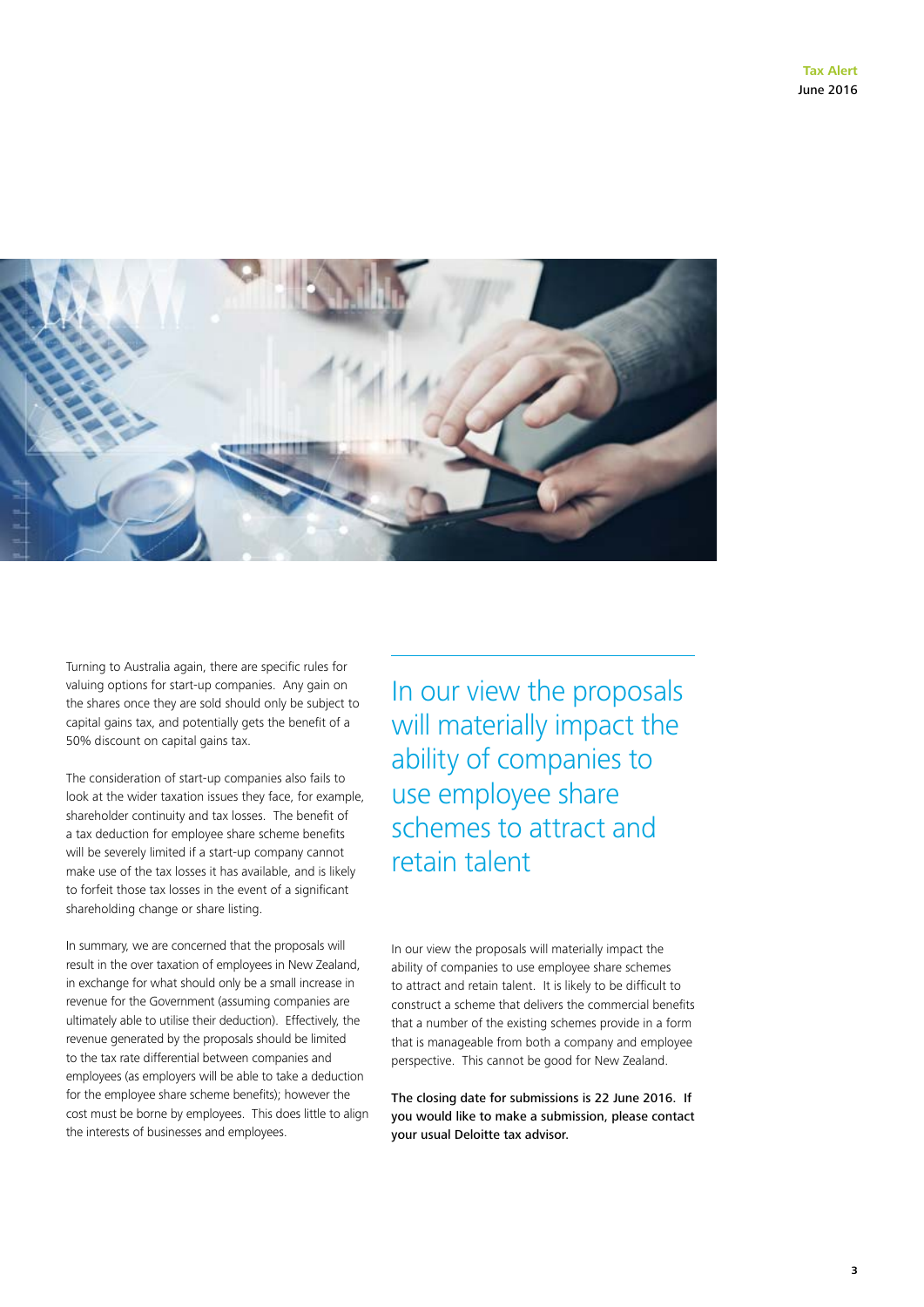

Hana Straight Manager +64 (4) 470 3859 hastraight@deloitte.co.nz

# GST on "remote" services – additional guidance released

### *By Hana Straight*

New Zealand has enacted legislation that requires non-resident businesses providing remote services to private consumers to register for New Zealand GST if their New Zealand supplies exceed the threshold of NZ\$60,000 per annum. Details of the new regime can be found in a prior article **[here](http://taxathand.com/article/New-Zealand/2016/04/GST-on-remote-services)**.

The new rules will apply to supplies made on or after 1 October 2016.

New Zealand's Inland Revenue Department has now released additional **[guidance](http://taxpolicy.ird.govt.nz/sites/default/files/2016-sr-gst-cross-border-supplies.pdf)** providing further information in respect of the more practical aspects of the legislation.

#### Registration and Compliance

GST registration will be available from 1 August 2016 and is likely to require the following information:

- The applicant's name;
- Contact details;
- Country of residence;
- Any existing tax identification numbers;
- A description of the business activity;
- Website address; and
- Whether the applicant will be returning GST or returning and claiming GST.

For the period from 1 October 2016 to 31 March 2017, non-resident suppliers of remote services will have a taxable period of six months (or an optional taxable period of two months). Following these periods (i.e. from 31 March 2017), GST returns will be quarterly with period ends of 30 June, 30 September, 31 December and 31 March.

GST returns are due to be filed, and payments made, on the 28th day of the month following the end of the taxable period, with exceptions being returns and payments otherwise due 28 December (which moves to 15 January) or 28 April (which moves to 7 May).

#### The Commissioner's Discretion

The legislation requires a non-resident to determine:

- If the customer is a NZ resident
- If the customer is a GST registered business.

The determination of residency is based on a list of commercially available proxies that suppliers may hold. A supplier must hold two non-contradictory pieces of evidence to support their conclusion. Non-residents are required to assume that a NZ resident customer is not a GST registered business unless the customer has provided their GST registration number, New Zealand Business Number or notified the supplier that they are a GST registered business.

In both situations, the Commissioner of Inland Revenue can agree or prescribe an alternative approach depending on the nature of the supplies.

### Non-resident Operators of Marketplaces

One of the key features of the legislation is the requirement for non-resident operators of electronic marketplaces (e.g. app stores) to register and return GST if their supplies exceed NZ\$60,000 in a 12 month period (instead of the underlying supplier).

Upon agreement with Inland Revenue, non-resident operators of non-electronic marketplaces can also register and return GST instead of underlying suppliers.

For more information on this area, please contact one of our indirect tax specialists.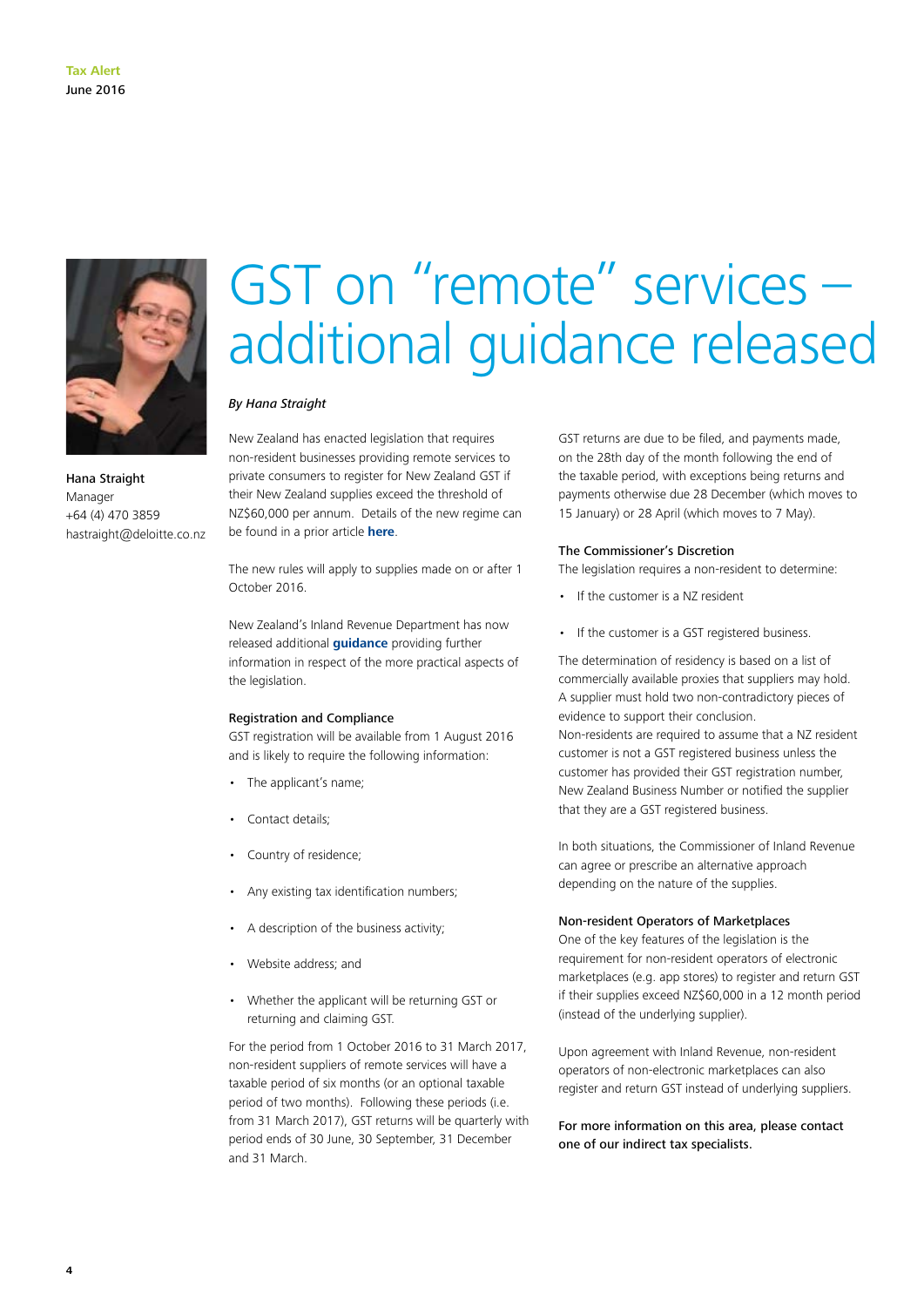### Inland Revenue finalise guidance on computer software acquired for use in a taxpayer's business

### *By Emma Marr and Brad Bowman*

Given the prevalence of computer software in most New Zealand businesses, the deductibility of the cost of this software is a question that almost all businesses will face at one point or another. Inland Revenue have recently updated their guidance on this, issuing Interpretation Statement ("IS 16/01"), **[Income Tax – Computer](http://www.ird.govt.nz/resources/9/7/9721cc5f-22e9-4e3b-9783-4ba4dfb1390e/is1601.pdf)  [software acquired for use in a taxpayer's](http://www.ird.govt.nz/resources/9/7/9721cc5f-22e9-4e3b-9783-4ba4dfb1390e/is1601.pdf)  [business](http://www.ird.govt.nz/resources/9/7/9721cc5f-22e9-4e3b-9783-4ba4dfb1390e/is1601.pdf)**. IS 16/01 updates and replaces a 1993 Policy

Statement on the income tax treatment of computer software.

As a starting point, IS 16/01 only provides guidance in relation to software purchased, leased, licenced, developed or commissioned for use in their business. It is important to note that IS 16/01 does not cover software developed for sale or licence (although we understand that Inland Revenue are currently considering this).

Deloitte made a submission and liaised with Inland Revenue with respect to IS 16/01. A number of Deloitte submission points were incorporated into IS 16/01, including comments in relation to periodic payments for the right to use or access software.

As a general guide, the income tax treatment of the computer software depends on how the business acquires the software. The main types of software expenditure covered by IS 16/01 are as follows:

- Software purchased: Where software is acquired for use in a business, the software purchased will generally be a capital asset and depreciated accordingly (the depreciation rate for software is 50% using the diminishing value method and 40% using the straight line method). Where the cost of the software purchased is less than \$500 the software may be fully deductible in the year of acquisition. As with any asset, maintenance costs should be deductible when incurred, whereas upgrades should be capitalised and depreciated.
- Periodic payments for the right to use or access software: Such payments are generally deductible when incurred for tax purposes. This would cover payments for cloud based software services, such as Xero.



Emma Marr Associate Director +64 (9) 303 0726 emarr@deloitte.co.nz



Brad Bowman Senior Consultant +64 (9) 303 0885 bbowman@deloitte.co.nz

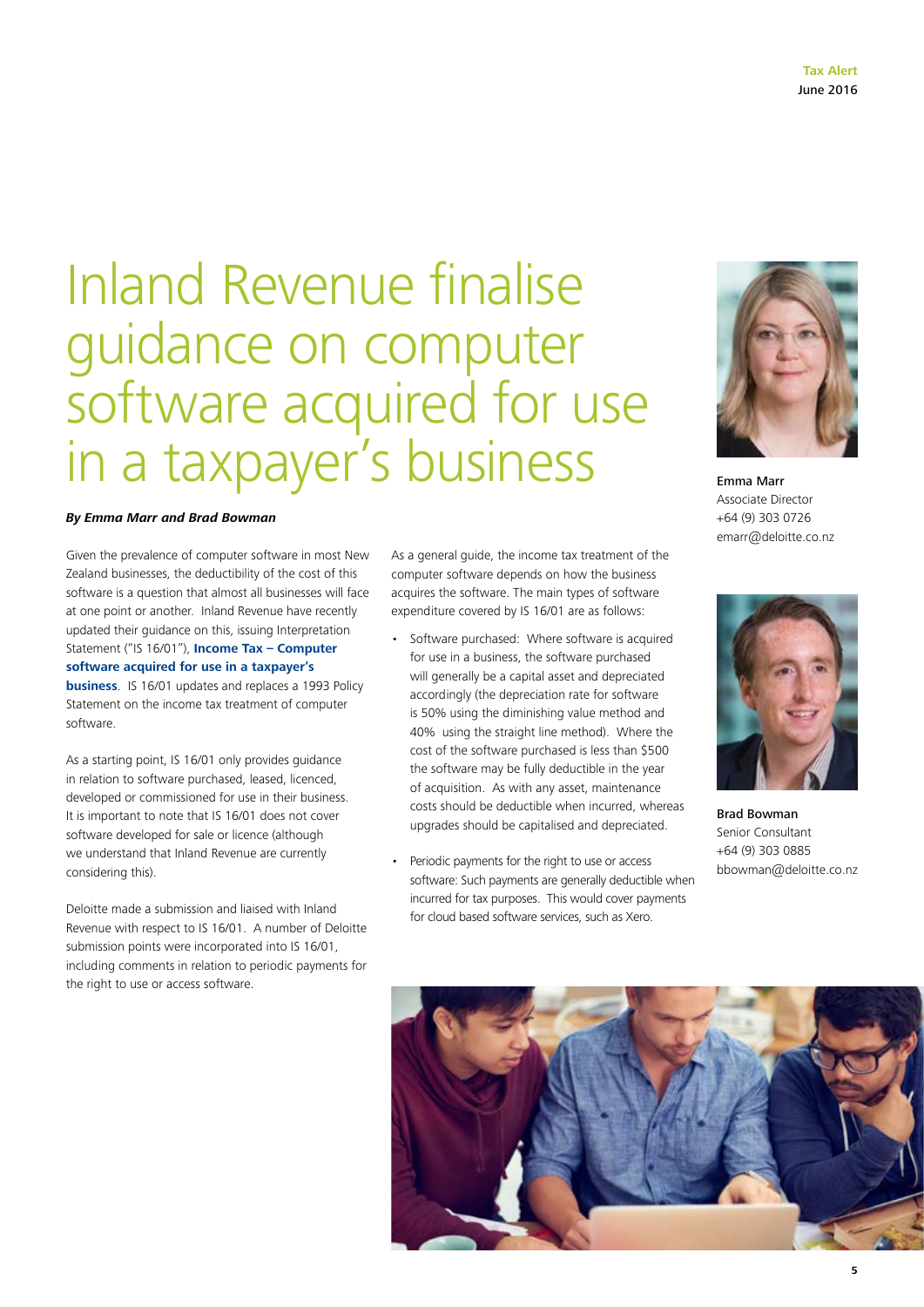

• Software developed in-house: Expenditure incurred in developing software in-house will likely be capital in nature and capitalised as a software asset. Amounts capitalised would be depreciated in the same manner as software purchased (that is, once the software is available for use). Despite that, expenditure incurred prior to the commencement of the software project may be deductible immediately as "feasibility expenditure". There are also special deductibility rules regarding expenditure incurred in software developments which are ultimately abandoned.

IS 16/01 also considers expenditure on software commissioned by a taxpayer for use in its business (which is treated in the same way as software developed in-house) and the lease of software where the lease is a finance lease for tax purposes (in which case the normal finance lease rules apply).

Computer software which a taxpayer uses in their business can be leased, purchased outright, developed in-house or commissioned. The software may even be a service provided by cloud based software service providers. It is important for taxpayers using computer software in their business to fully understand the tax treatment that may follow as a result of the way in which it is acquired.

If you have any questions in relation to the deductibility of computer software expenditure, please contact your usual Deloitte advisor.

Given the prevalence of computer software in most New Zealand businesses, the tax treatment thereof is a question that most businesses will face at one point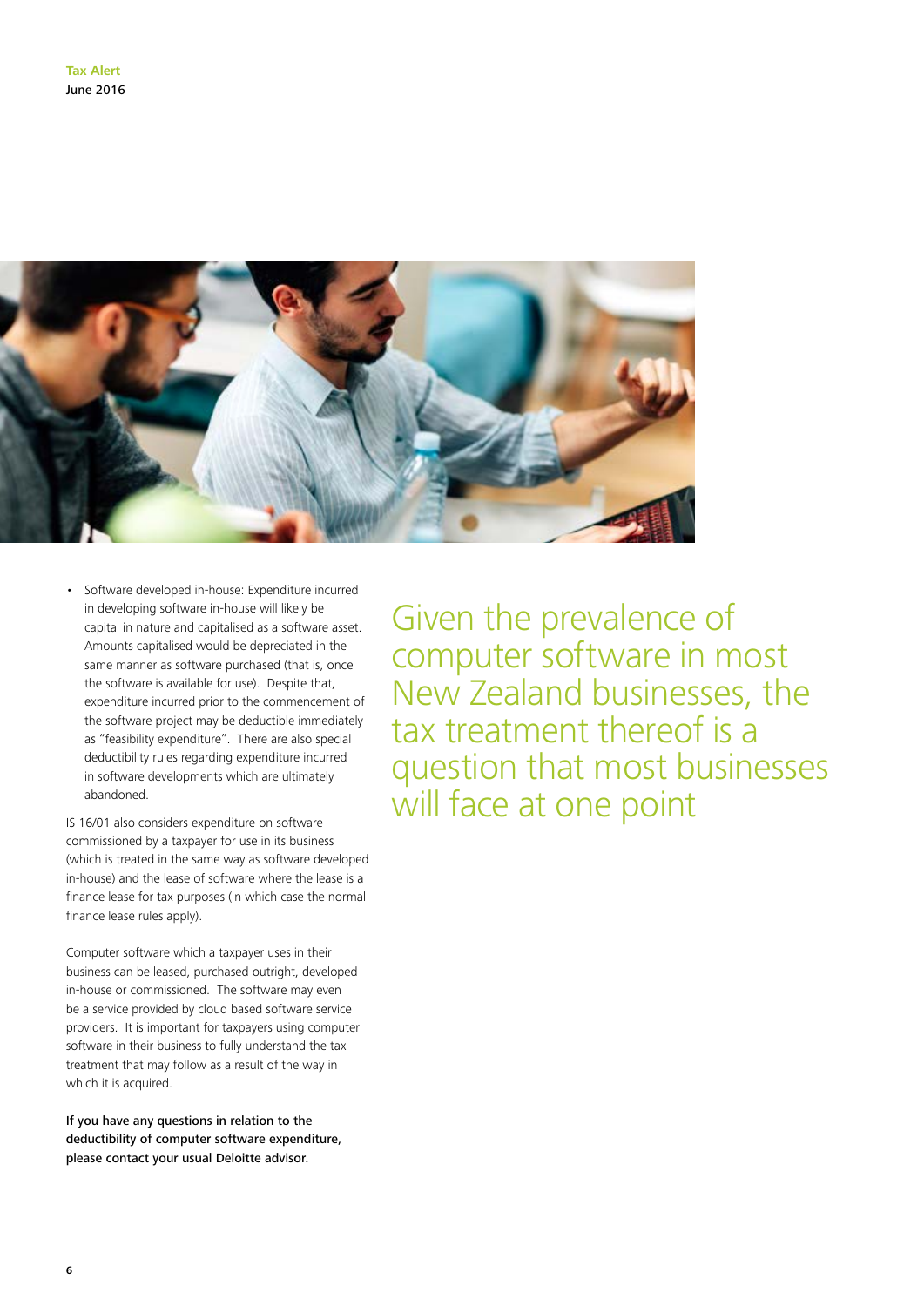# A snapshot of recent developments

Below is a summary of the key tax developments which have occurred since our last Tax Alert.

### OS 16/01: Filing an IR 10 and section 108 of the Tax Administration Act 1994

On 31 May 2016, Inland Revenue released the finalised operational statement **[OS 16/01](http://www.ird.govt.nz/technical-tax/op-statements/os-1601-filing-ir10-section-108-tax-administration-act.html)**, which outlines Inland Revenue's operational approach for applying section 108 of the Tax Administration Act 1994 ("the time bar") when an IR 10 has been filed. Our article in **[March](http://www2.deloitte.com/nz/en/pages/tax-alerts/articles/what-information-should-you-file-with-your-tax-return.html)** covered the draft. The conclusions reached are broadly consistent with the earlier draft with some of the discussion and explanations updated.

### Taxation (Resident Land Withholding Tax, GST on Online Services, and Student Loans) Act 2016

Also known as the 'Netflix tax' Bill, this bill passed its third reading on 3 May 2016 and received royal asset on 13 May 2016. This Act imposes a range of new rules including the Residential Land Withholding Tax ("RLWT"), GST on remote services and intangibles supplied by offshore suppliers, and a remedial change regarding recently introduced bank account requirements.

### Taxation (Transformation: First Phase Simplification and Other Measures) Bill

The Taxation (Transformation: First Phase Simplification and Other Measures) Bill passed its third reading on 31 May 2016 and received royal assent on 2 June 2016. The Bill includes the first proposals relating to business transformation, changes to the collection of tax from employee share schemes and a simpler FIF exemption for ASX companies.

### Commissioner's mileage rates for 2016

The Commissioner of Inland Revenue completed her review for 2016 of the **[mileage rate](http://www.ird.govt.nz/technical-tax/op-statements/os-review-milage-rate-2016.html)** for expenditure incurred for the business use of a motor vehicle and concluded that rate should be reduced to 72 cents per kilometre (from 74 cents in 2015) for both petrol and diesel fuel vehicles for the 2016 income year.



Customs and Excise Act amendments released On 19 May 2016, Customs Minister Nicky Wagner **[announced](https://www.beehive.govt.nz/release/customs-and-excise-act-amendments-released)** a set of proposals to reform the Customs and Excise Act 1996. The proposals include plans for Customs NZ and Inland Revenue to co-ordinate on the streamlining of GST payment at the border and a focus on reducing compliance costs. The proposals also include changes to address a range of issues for New Zealand businesses, including:

- An allowance for alcohol manufacturers to use offsite storage without incurring excise tax when the goods enter storage;
- An internal process for appeals over the assessment of duty;
- Importers will be able to declare a provisional value for goods in specific circumstances and declare a final value later; and
- Customs will be able to issue binding valuation rulings.

Draft SPS on using losses to pay shortfall penalties On 24 May 2016, Inland Revenue released a draft standard practice statement ("the draft SPS") concerning section IW 1 of the Income Tax Act 2007. Section IW 1 allows taxpayers to use tax losses to pay shortfall penalties imposed on income tax liabilities. The draft SPS confirms that losses can only be applied to penalties on income tax. It also discusses the conditions for using losses, how losses can be used for group penalties and the correct value of an individual or company's losses when paying a penalty.